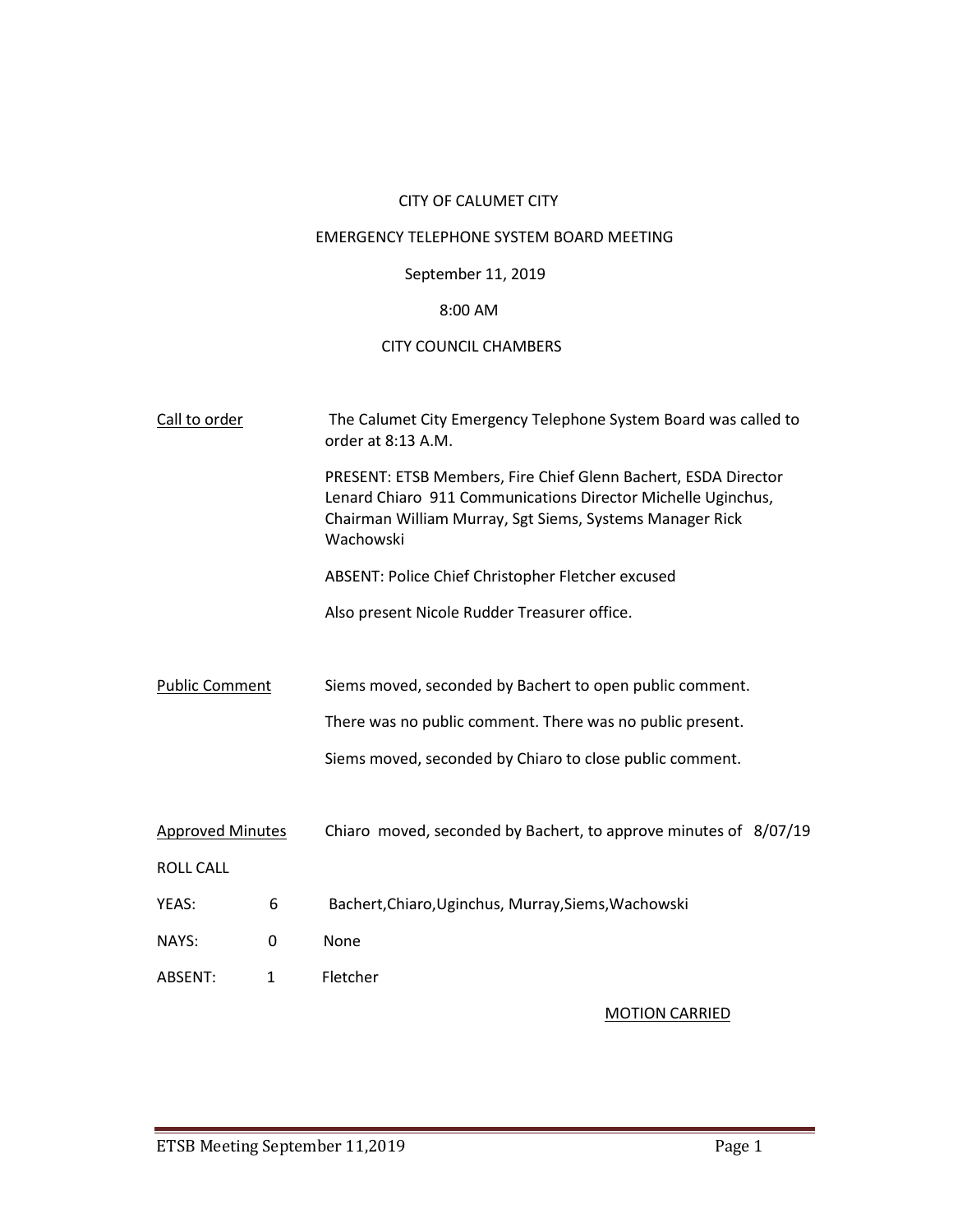### Old Business

### Solution II

Update Wachowski advised that sent in the spec for the new server, Solutions II will advise when done building with quote. Wachowski hopes to have it by next meeting. Bachert asked if solutions II would do install. Wachowski advised yes and that Spillman would send a tech the next day to migrate over information. Siems asked what operating system would be on sever. Wachowaski advised windows. Murray asked who would maintain the maintenance, Wachowaski advised either Lenovo or Hewitt Packett. Murray asked which company we would use. Wachowaki advised would know once the specs are completed. Bachert asked when the contract for the current server expires. Uginchus advised December 31, 2019.

#### Spillman module breakdown

Uginchus went through the Spillman modules and advised which ones the Police department used and which one 911 used. When going thru the Drivers license scan, advise that Police use that in squads and they currently the DL Scanners need to be replaced. Murray asked Wachowski to get separate invoices from Spillman after doing the breakdown.

#### Call Volume for Dispatch

Last meeting Uginchus was advised to bring the call volume for dispatch. Uginchus advised as of September 8, 2019 we have 33,653 calls for service. Murray asked what was difference compared to last year? Uginchus advised between 55,000 to 60,000 calls. Murray asked if this included 911 hang up calls made in error. Uginchus advised the procedure we use for 911 calls made in error.

#### New Business

### Net motion Contract

Murray asked where contract was. Uginchus advised that AT&T sent the quote for pricing. Wachowski advised it was state bid pricing. Murray advised for Uginchus to reach out to get contract. Bachert asked when the current contract expires. Uginchus advised November 1, 2019. Motion to defer to next meeting. Siems state nay. Murray asked Siems as to why? To hear Siems reasoning. Siems advised that this is an important component to our system; the contract is the same as last year. Murray advised we need a contract to ensure there are no changes.

Motion to defer to next meeting Motion Chiaro, seconded by Bachert

ROLL CALL

YEAS: 5 Bachert, Chiaro, Uginchus, Murray, Wachowski

NAYS: 1 Siems

ABSENT: 1 Fletcher

#### MOTION CARRIED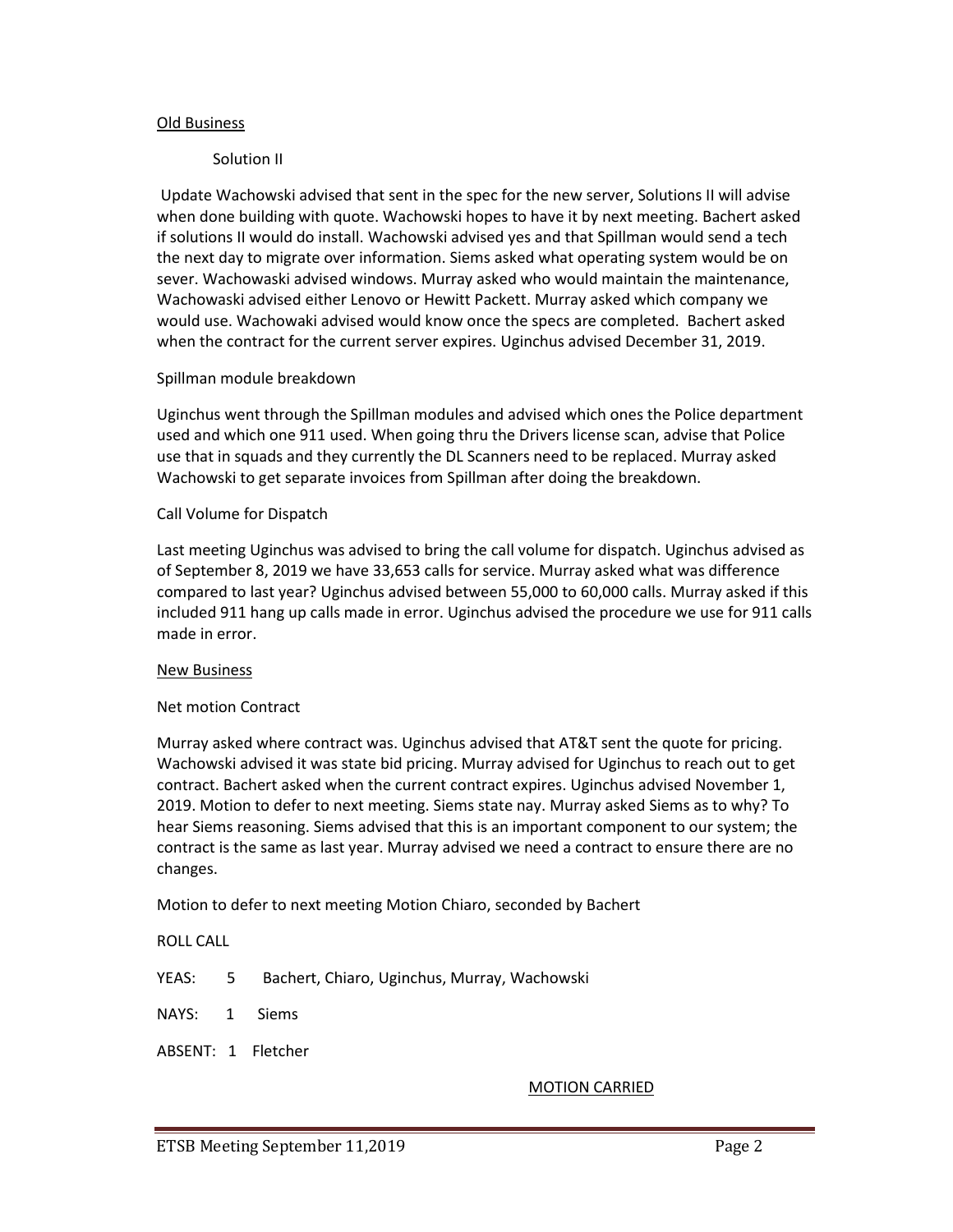#### APCO membership renewal

Uginchus advised company we use for training material. Fee is \$92.00 a year.

Motion Chiaro, seconded by Bachert

ROLL CALL

YEAS: 6 Bachert, Chiaro, Uginchus, Murray, Siems, Wachowski

NAYS: 0 None

ABSENT: 1 Fletcher

#### MOTION CARRIED

Treasurer's Report Nicole Rudder was present from the Treasurer's office.

Rudder advised sent Spillman check in amount of 71,000 for past invoices and is waiting on that check to clear. Has spoken with Bryce from Spillman to clear up if we would still owe \$17,980. If should would rectify on 2018 audit. Is also going to speak with Debbie about invoices for the Verizon bills. Rudder advised still waiting on check from state for this month, would have Debbie check to see if was sent. Murray asked about direct deposit. Rudder advised that after speaking with comptroller doing so may affect the other accounts we have with the state. Murray advised to speak with Crowe to see how other municipalities do direct deposit.

Approved bill listing \$ 69,528.63

Motorola Solutions Annual Maintenance 8/1/19-7/31/20 \$61,707.45

| Vertical Integrated 2019 HW Maintenance                                                                                                                                                                                         | \$6757.00      |
|---------------------------------------------------------------------------------------------------------------------------------------------------------------------------------------------------------------------------------|----------------|
| $\sim$ . The contract of the contract of the contract of the contract of the contract of the contract of the contract of the contract of the contract of the contract of the contract of the contract of the contract of the co | $\blacksquare$ |

APCO International (CTO Training books) \$276.06

Motion Siems, seconded by Bachert

ROLL CALL

- YEAS: 6 Bachert, Chairo, Uginchus, Murray, Siems, Wachowski
- NAYS: 0 NONE

ABSENT: 1 Fletcher

### MOTION CARRIED